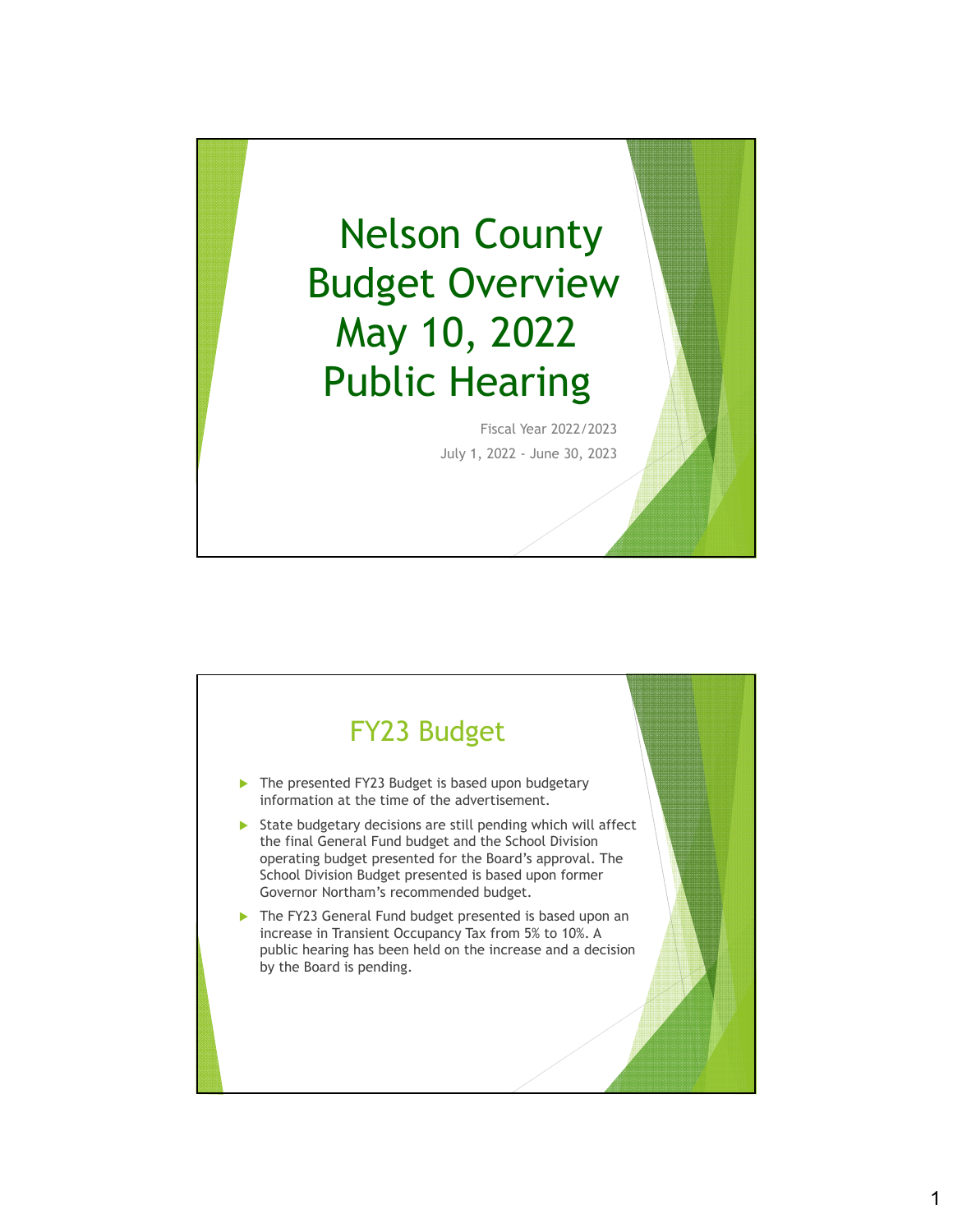

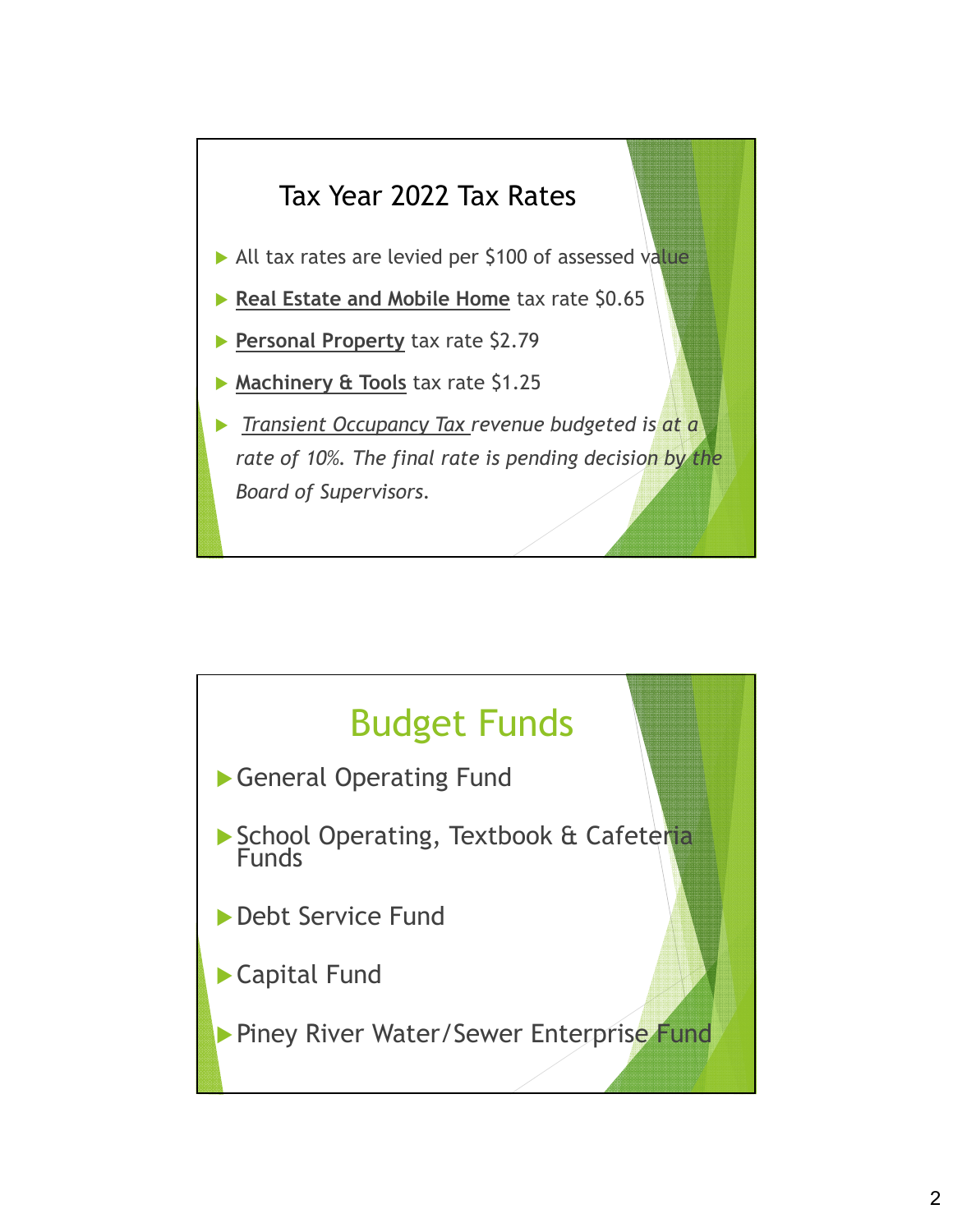

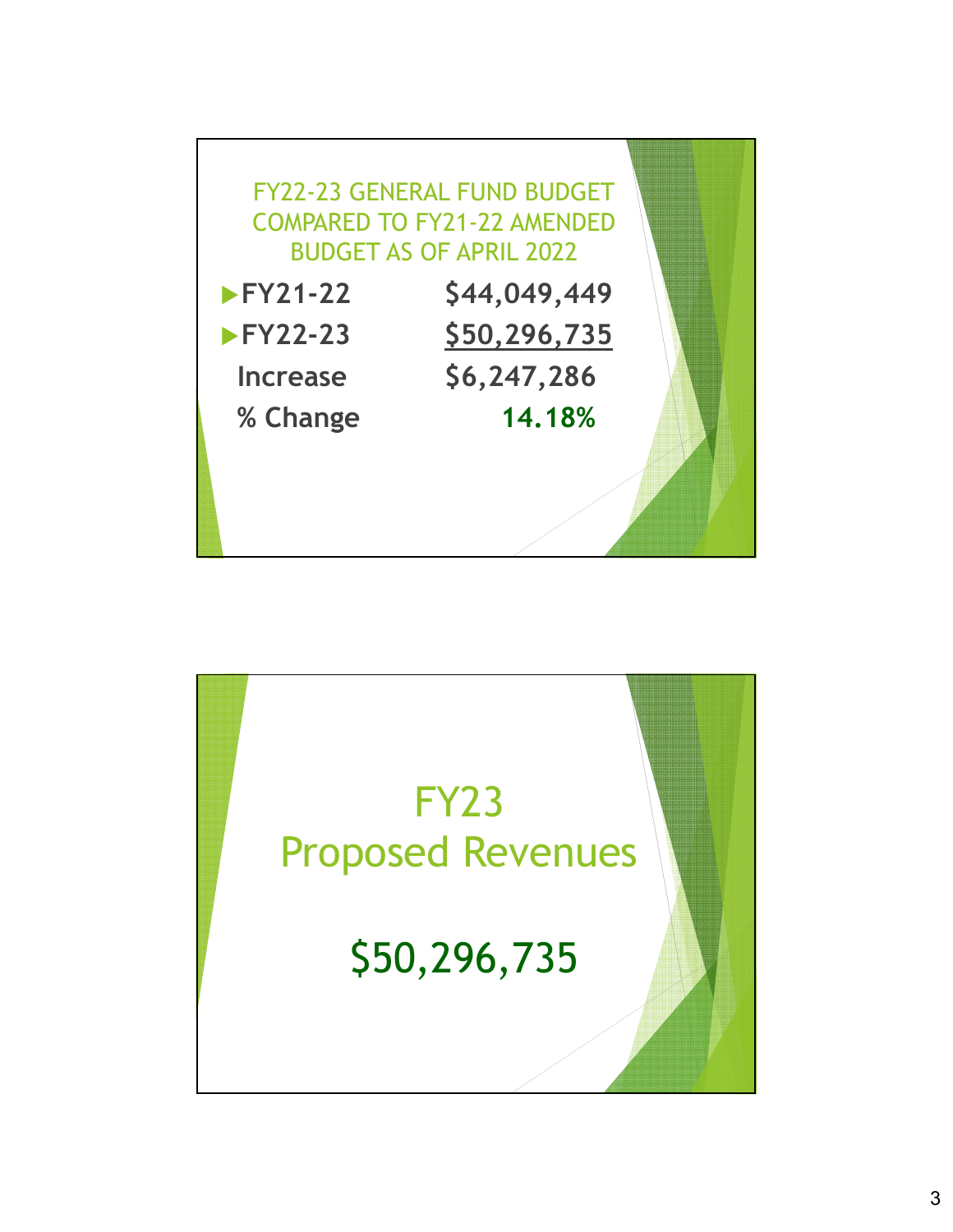

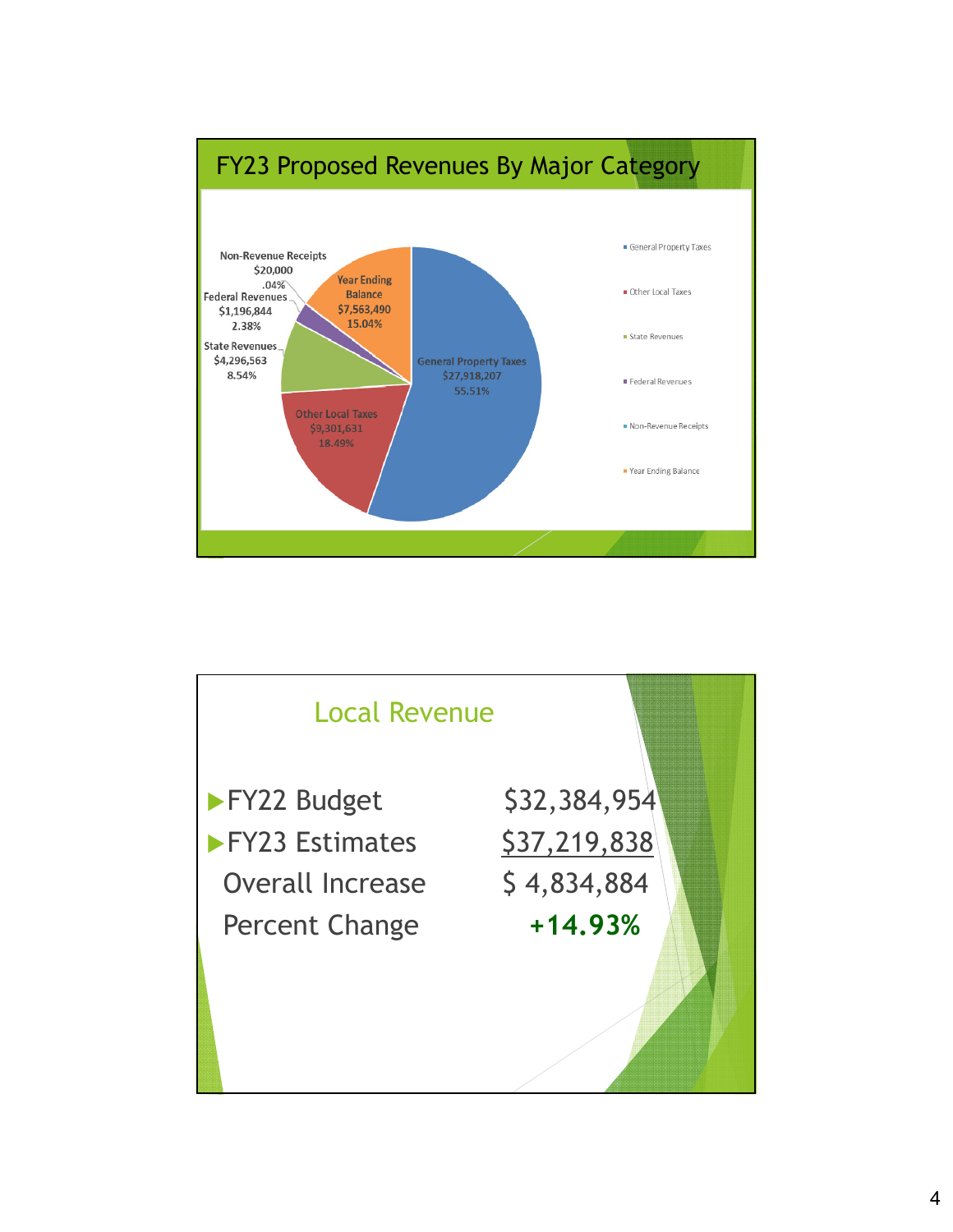

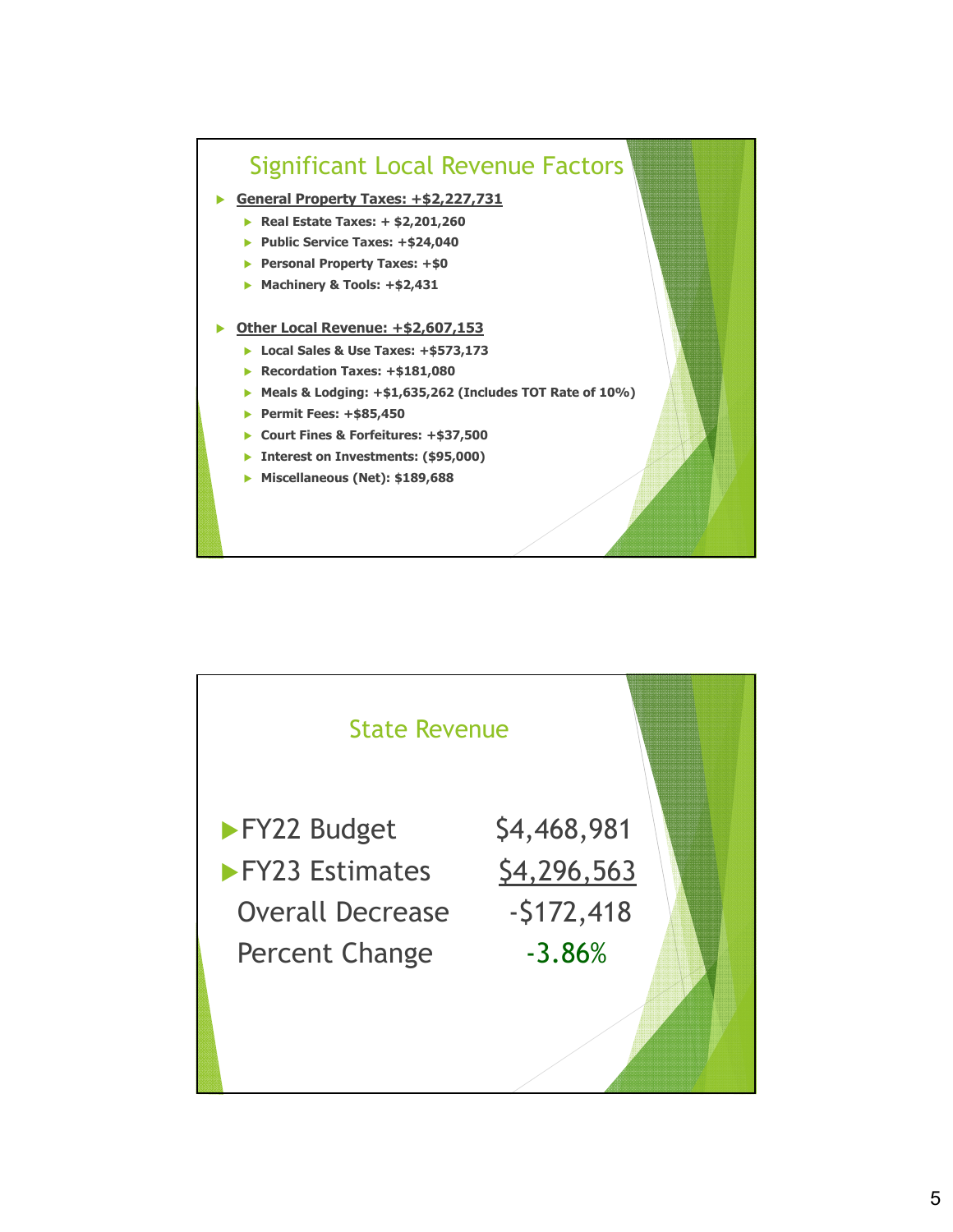

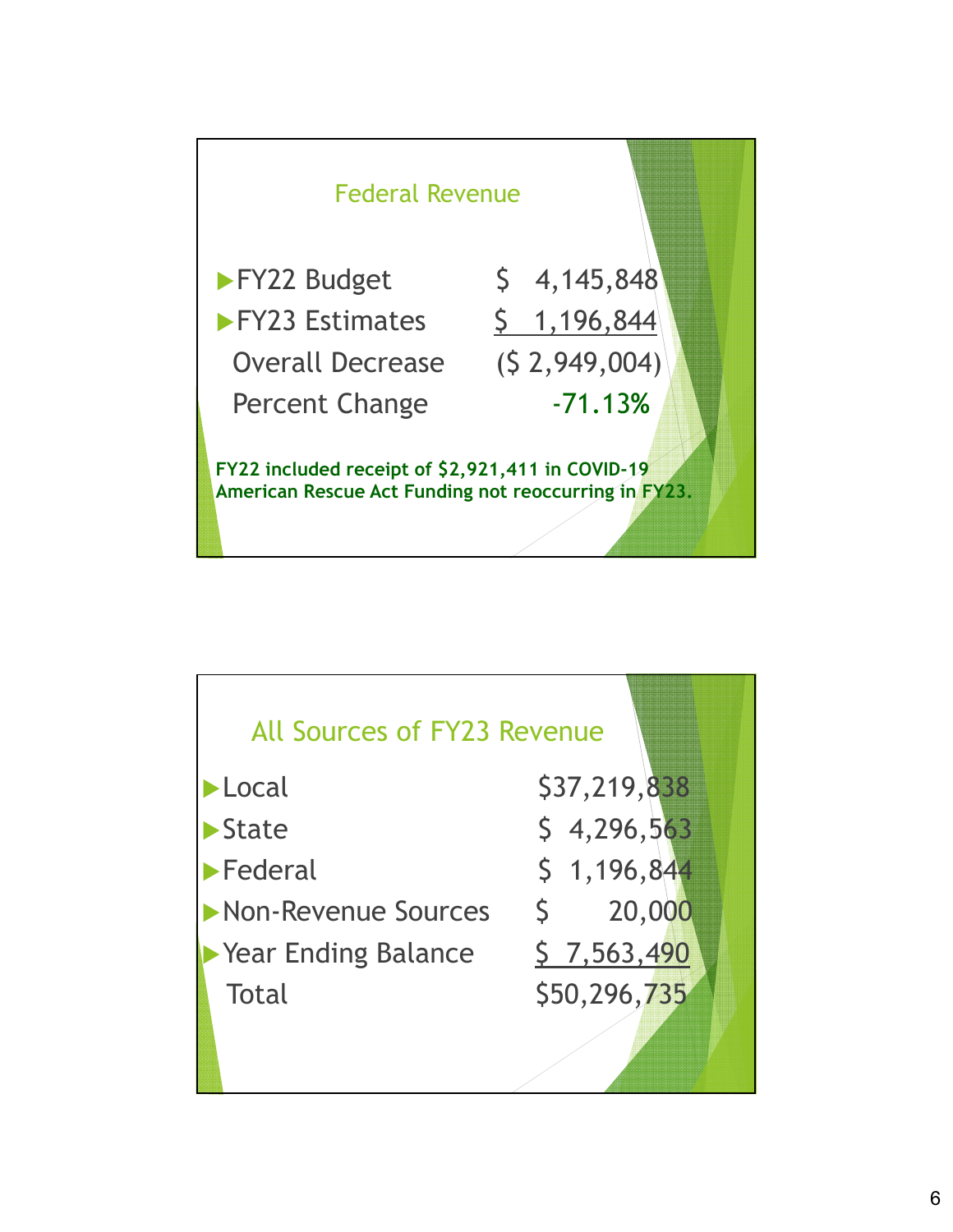

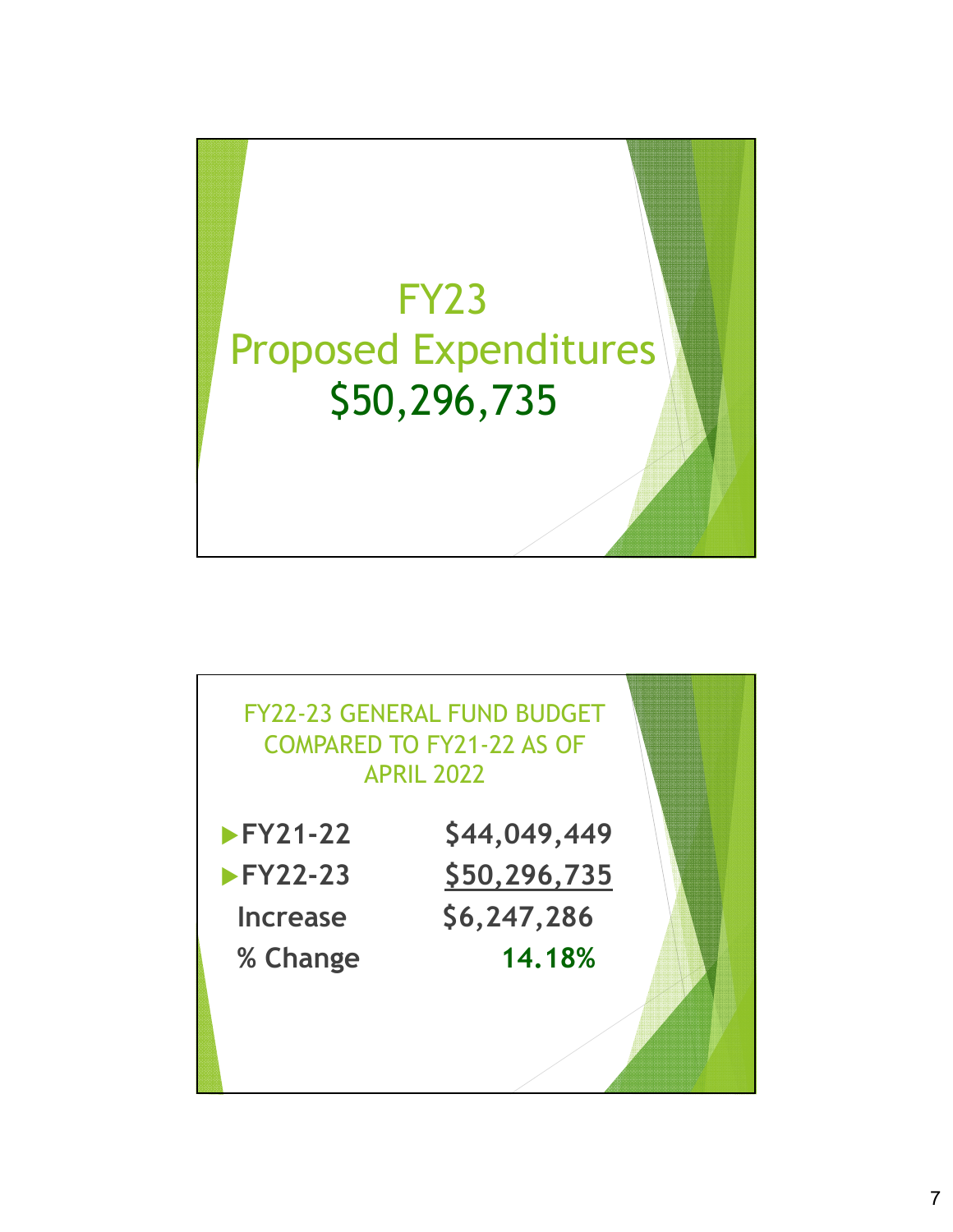

## FY23 Expenditures By Major Category (% of Total Budget) School Division- Operations and Debt (38.30%) \$19,280,549 Governmental Operations Including Debt (14.26%) \$ 7,176,938 ▶ Public Safety Including Debt (14.8%) \$ 7,460,410  $\blacktriangleright$  Health and Welfare  $(8.7\%)$  \$ 4,361,819 Agency & Non-Departmental (including PVCC) (8.3%) \$ 4,176,819 Capital Outlay (3.4%) \$ 1,689,335  $\triangleright$  Capital Projects (0.7%)  $\triangleright$  375,000 Refunds & Unallocated Reserve  $(2.6%)$  \$ 1,321,750 Debt Service Reserve  $(8.9%)$   $$4,454,115$ **Total \$50,296,735**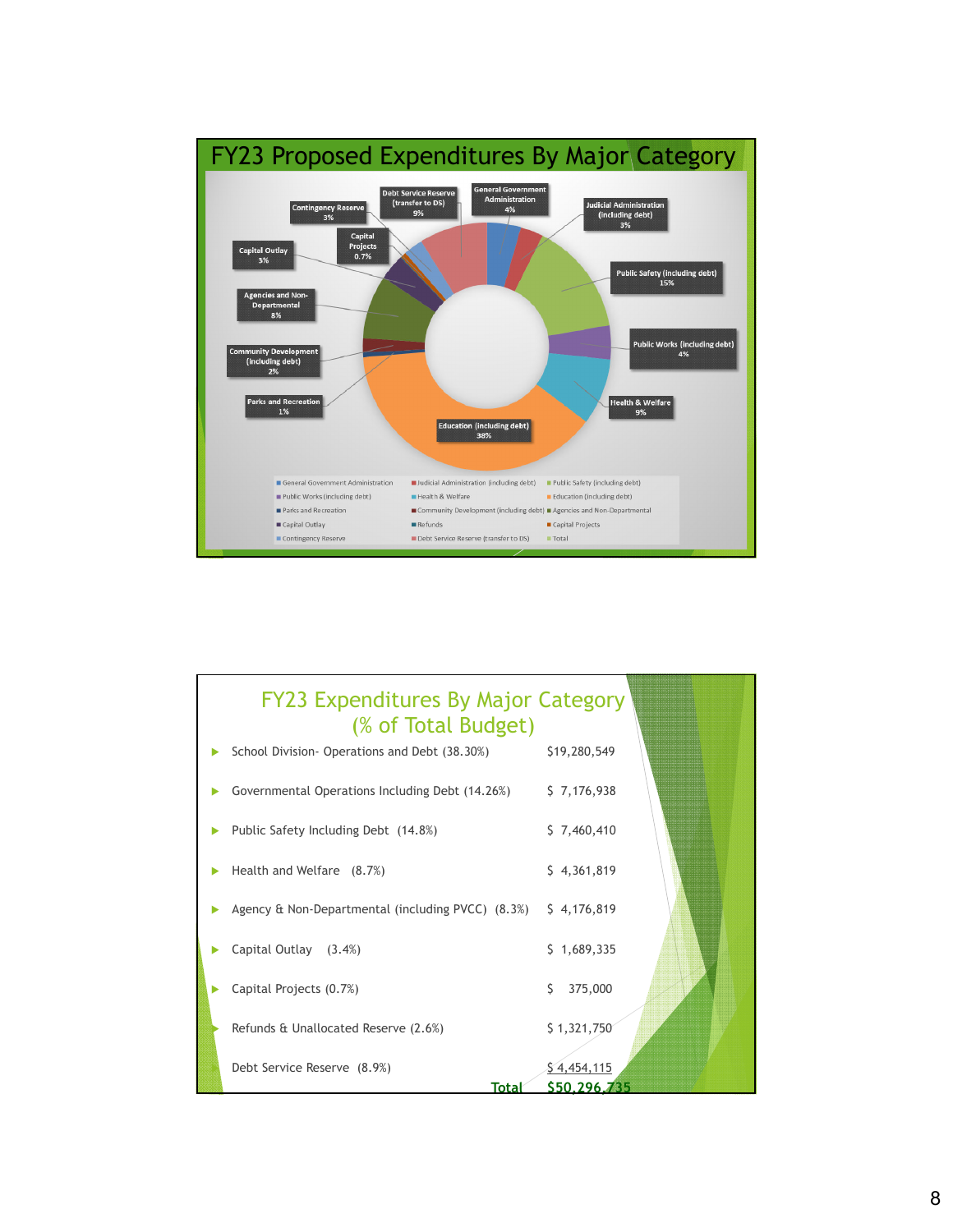

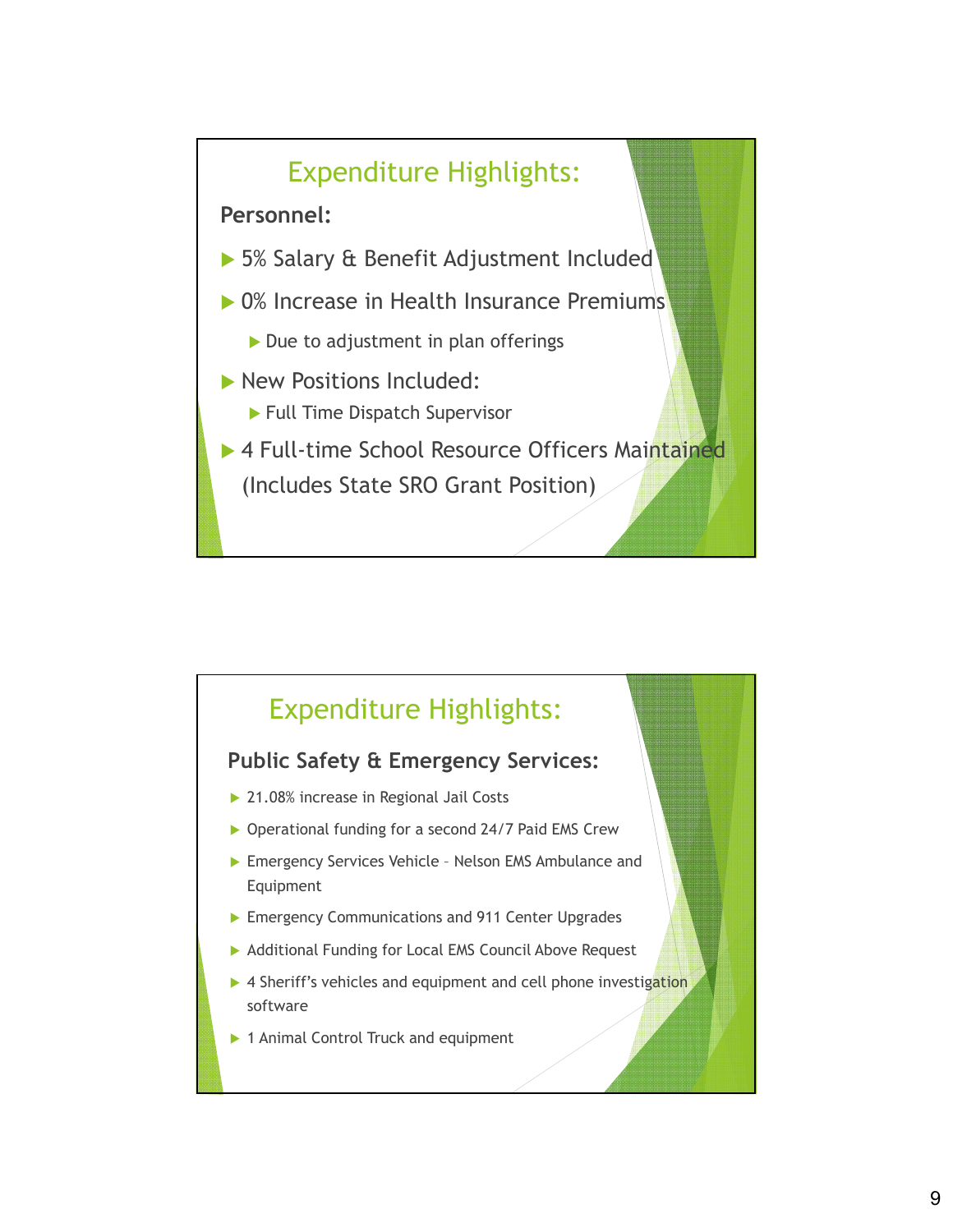

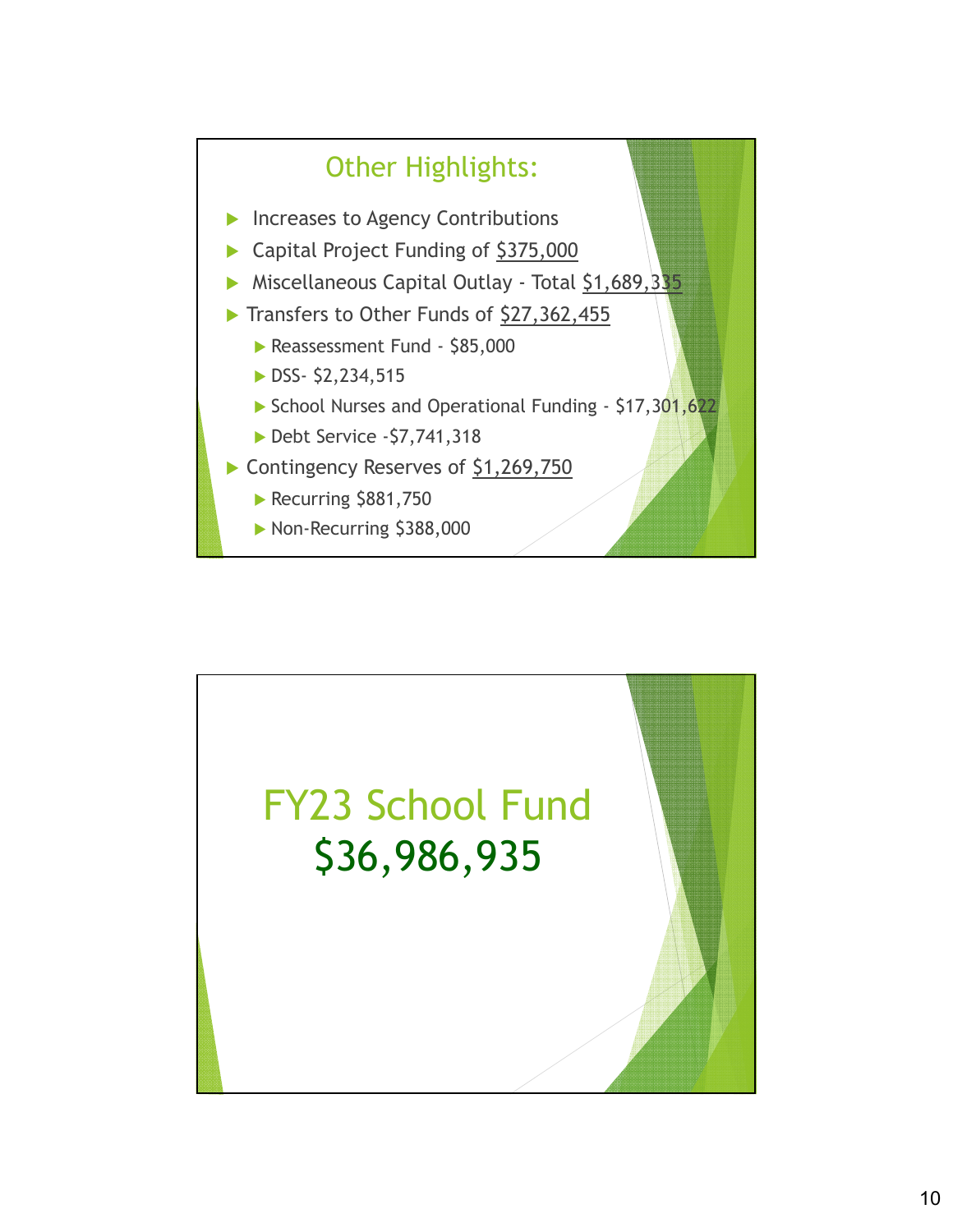

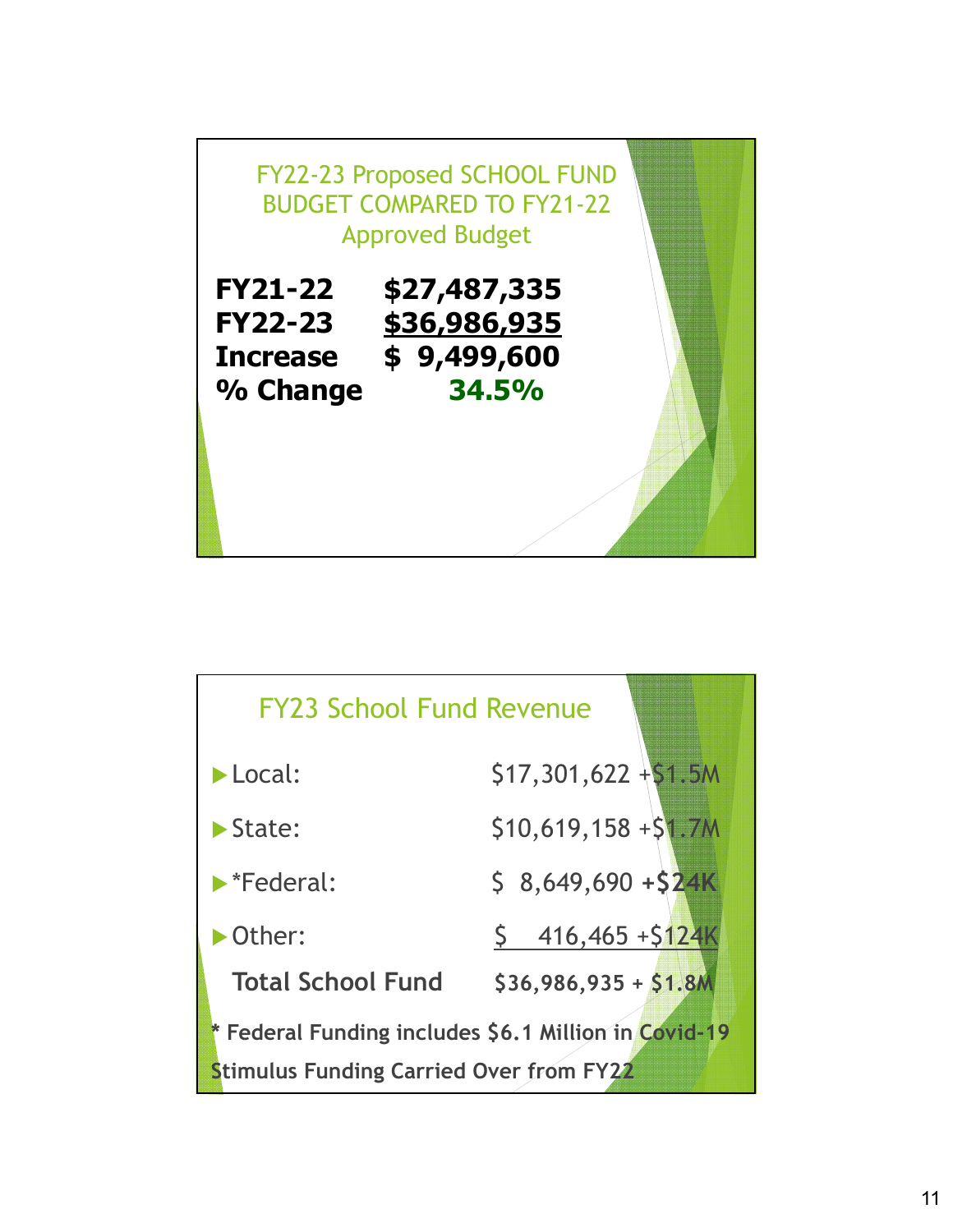

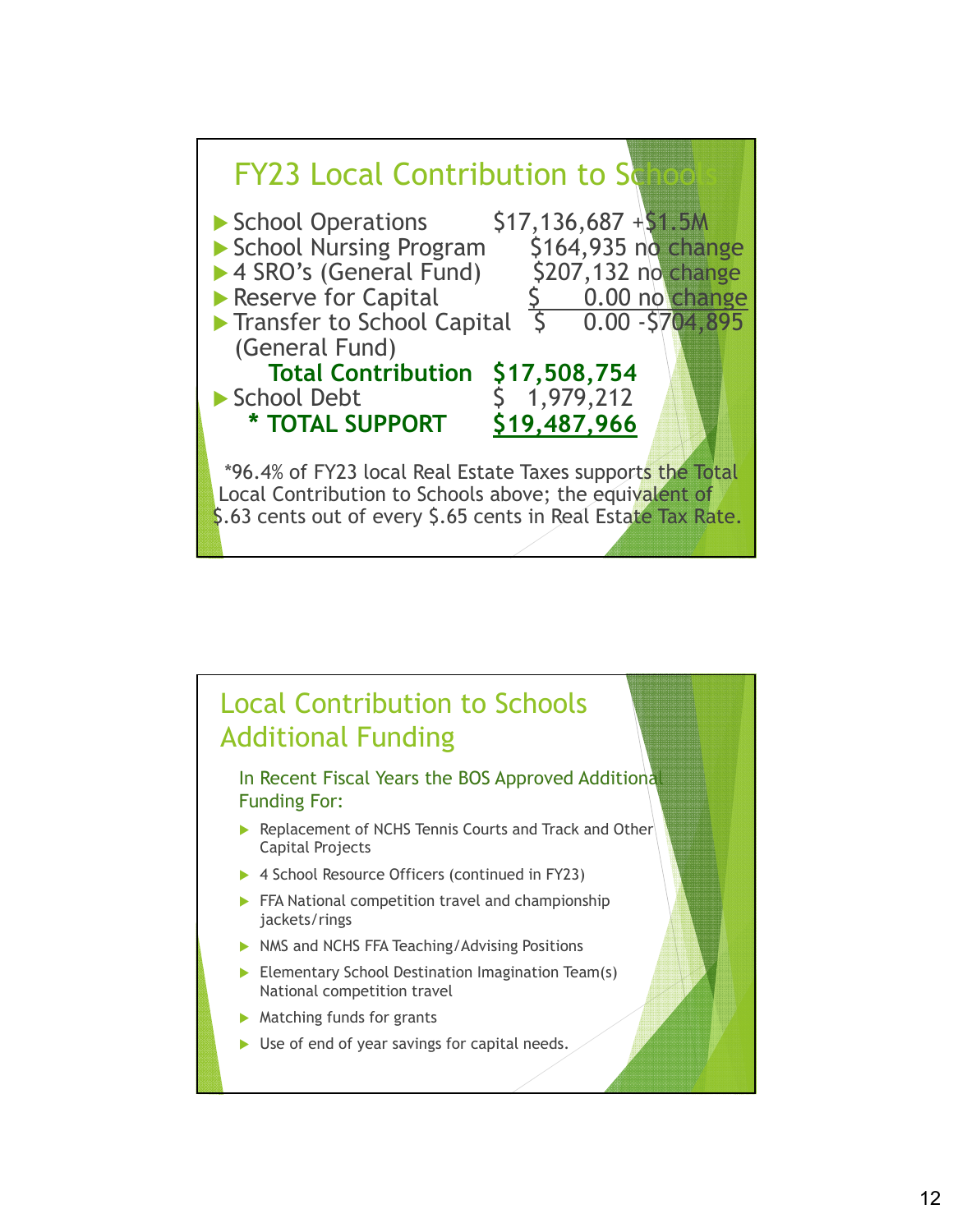

- ▶ Local Composite Index (LCI) The formula by which the State determines the percentage split between State and Local Funding for education.
- $\blacktriangleright$  Nelson County's LCI for 2022-2023 is 0.5888
- Based on enrollment of 1,454 students, the County's required local contribution to Schools for FY23 is **\$9,047,419**.
- **FY23 Local Contribution for operations (\$17,301,622)** exceeds the required local contribution by **\$8,254,203**.
- $\triangleright$  Board of Supervisors provides the local contribution to the School Division; however the School Board and Administration decide how to budget and spend those funds.

| <b>Proposed School Fund Expenditures</b><br>by Major Category As Requested |              |                 |
|----------------------------------------------------------------------------|--------------|-----------------|
| $\blacktriangleright$ Instruction                                          | \$20,144,690 | $+$ \$2,178,642 |
| $\blacktriangleright$ Administration                                       | \$1,531,228  | $+$ \$252,000   |
| $\blacktriangleright$ Transportation                                       | \$3,234,964  | $+$ \$639,624   |
| $\blacktriangleright$ Maintenance                                          | \$3,310,206  | $+$ \$496,799   |
| ▶ Food Services                                                            | \$1,441,881  | $+$ \$214,255   |
| $\blacktriangleright$ Facilities                                           | \$1,324,290  | $+ $1,324,290$  |
| ▶ Debt Service                                                             | \$186,584    | $+$ \$5,434     |
| $\blacktriangleright$ Technology                                           | \$1,426,265  | $+ $162,995$    |
| $\blacktriangleright$ Fund Transfer                                        | \$192,481    | $+$ \$30,524    |
| *Total:                                                                    | \$32,792,590 | $+$ \$5,305,255 |
| * Excludes \$6,125,719 in Covid-19 Stimulus<br><b>Funding</b>              |              |                 |